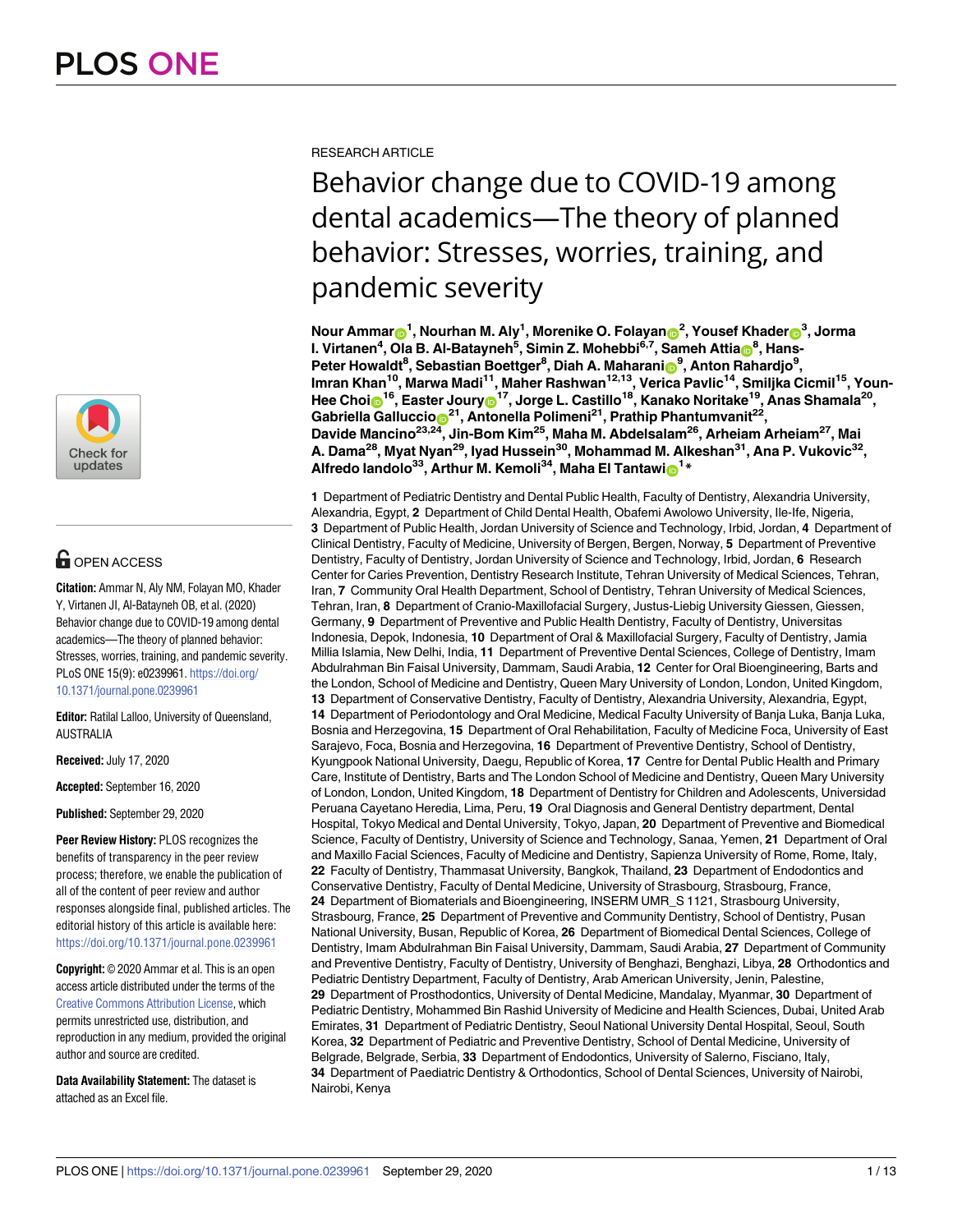<span id="page-1-0"></span>**Funding:** The authors received no specific funding for this work.

**Competing interests:** The authors have declared that no competing interests exist.

\* maha\_tantawy@hotmail.com

Abstract

#### **Objective**

COVID-19 pandemic led to major life changes. We assessed the psychological impact of COVID-19 on dental academics globally and on changes in their behaviors.

#### **Methods**

We invited dental academics to complete a cross-sectional, online survey from March to May 2020. The survey was based on the Theory of Planned Behavior (TPB). The survey collected data on participants' stress levels (using the Impact of Event Scale), attitude (fears, and worries because of COVID-19 extracted by Principal Component Analysis (PCA), perceived control (resulting from training on public health emergencies), norms (country-level COVID-19 fatality rate), and personal and professional backgrounds. We used multilevel regression models to assess the association between the study outcome variables (frequent handwashing and avoidance of crowded places) and explanatory variables (stress, attitude, perceived control and norms).

#### **Results**

1862 academics from 28 countries participated in the survey (response rate = 11.3%). Of those, 53.4% were female, 32.9% were <46 years old and 9.9% had severe stress. PCA extracted three main factors: fear of infection, worries because of professional responsibilities, and worries because of restricted mobility. These factors had significant dosedependent association with stress and were significantly associated with more frequent handwashing by dental academics ( $B = 0.56$ , 0.33, and 0.34) and avoiding crowded places (B = 0.55, 0.30, and 0.28). Low country fatality rates were significantly associated with more handwashing ( $B = -2.82$ ) and avoiding crowded places ( $B = -6.61$ ). Training on public health emergencies was not significantly associated with behavior change  $(B = -0.01$  and  $-0.11$ ).

# **Conclusions**

COVID-19 had a considerable psychological impact on dental academics. There was a direct, dose-dependent association between change in behaviors and worries but no association between these changes and training on public health emergencies. More change in behaviors was associated with lower country COVID-19 fatality rates. Fears and stresses were associated with greater adoption of preventive measures against the pandemic.

# **Introduction**

The novel coronavirus (COVID-19) pandemic has influenced all life aspects. The highly contagious nature of the disease and its fatal outcomes led to changes in lifestyle for many people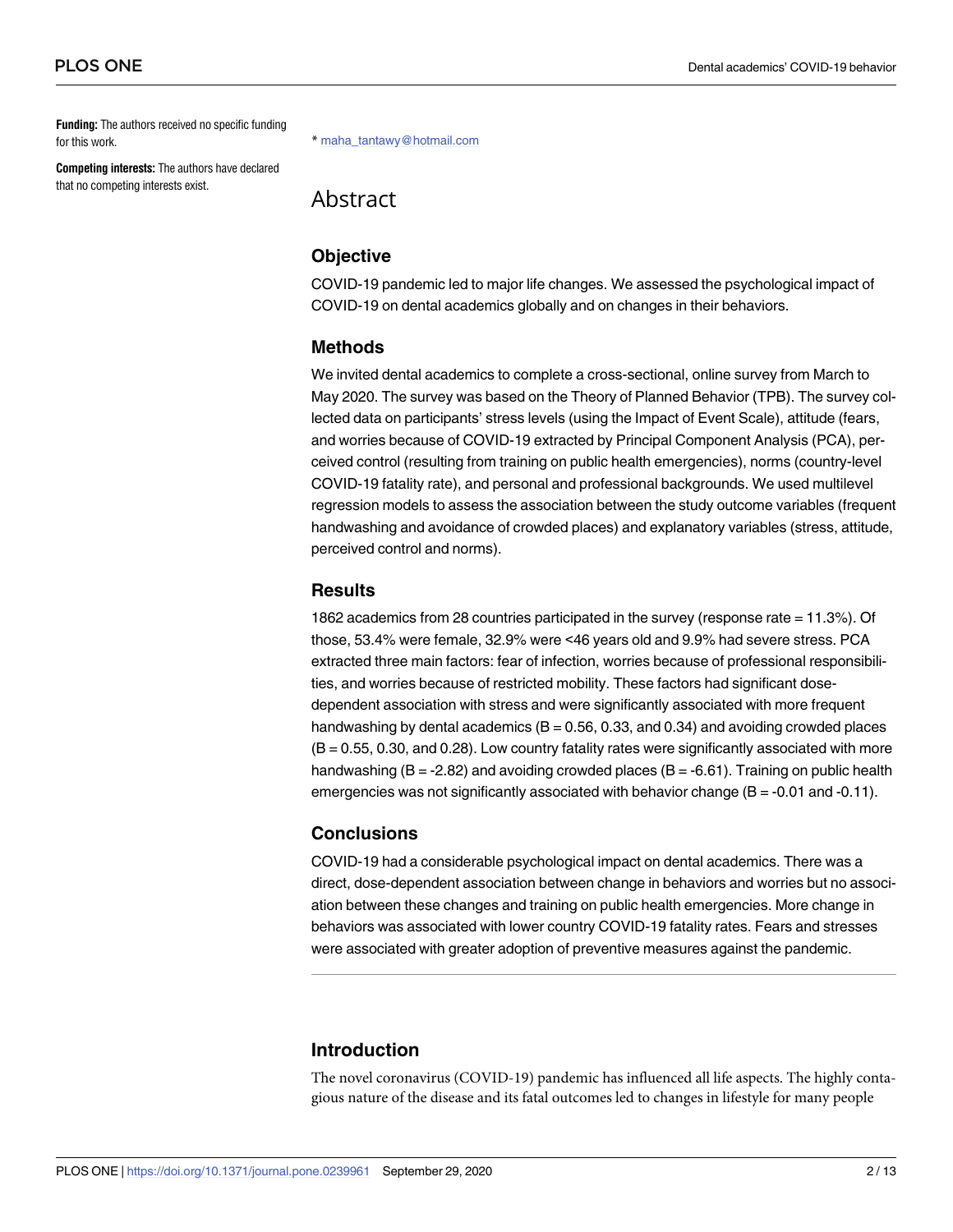<span id="page-2-0"></span>[\[1](#page-10-0)]. These lifestyle changes included social distancing, avoiding public places, more frequent hand washing, and wearing face masks in public [\[2\]](#page-10-0). These changes were sometimes associated with stress-inducing factors such as temporary unemployment, working from home, homeschooling of children, lack of physical contact with other family members, friends, and colleagues, and worrying that loved ones and important others may be infected [\[3,](#page-10-0) [4](#page-10-0)].

Researchers and academics also face the psychological impact of the COVID-19 pandemic. The sudden closure of schools mandated the adoption of e-learning technologies. This, coupled with the suspension of several research projects [[5](#page-10-0)] and unemployment threats [[6](#page-10-0)] may have created new stresses and added to already existing mental health conditions associated with work-life conflict [\[7–9\]](#page-10-0).

Healthcare workers are at greater risk of COVID-19 infection than the general population because of their frequent contact with affected individuals. Dental professionals are especially vulnerable to infections during pandemics [[8\]](#page-10-0). Dental academics—educators who train dental students—face high levels of stress resulting from heavy work overload and incompatibility between their ability to act and what is expected from them [\[10\]](#page-10-0). They are also liable to anxiety and fear attributed to the greater risk of infection during treatment provision in the dental office, especially during pandemics [[11](#page-10-0)]. Mild anxiety helps people perform goal-directed tasks, is natural and may foster preventive behaviors during pandemics [\[12\]](#page-10-0). Severe anxiety, on the other hand, is associated with physical symptoms such as muscle tightening, hyperventilation, increased heart rate, sweating, trembling, fatigue, troubled sleeping, gastrointestinal disorders in addition to impaired cognitive skills [[13](#page-10-0)]. Persistent severe anxiety may affect physical and mental well-being [[14](#page-11-0), [15](#page-11-0)].

The theory of planned behavior (TPB) posits that behaviors can be predicted by intentions to engage in these behaviors [\[16\]](#page-11-0). These intentions, in turn, are affected by the control that people perceive they have over their actions, by their attitude toward the behavior and whether they think it is useful, important or desirable, and by the norms they perceive to be prevailing around them. The TPB was previously used to explain dentists' behaviors including delivering prevention [\[17\]](#page-11-0), reporting suspected violence [[18](#page-11-0)], and managing drug users [[19](#page-11-0)]. The change in behaviors among dentists due to the COVID-19 pandemic may be explained by the TPB including the control they perceive they have over avoiding infection by the disease because of previous training they received, worries because of the pandemic which may affect their attitudes and the importance they attach to adopting preventive behaviors, and the prevailing norms around them regarding the seriousness of the pandemic based on the fatalities it causes. Adopting preventive measures to avoid infection protects health care professionals, their families, patients, and the public. It is important to understand the factors associated with these behaviors and if they are impaired by the levels of stress these professionals have. A number of studies have assessed the psychological outcomes of the pandemic on health care workers [\[20–](#page-11-0) [22\]](#page-11-0) and the general population [[23–26\]](#page-11-0) but not on dental academics.

This study aimed to assess the psychological impact of the COVID-19 pandemic on dental academics and on changes in their behaviors as a result of the pandemic in several countries. The hypothesis of the study was that the TPB components are associated with change in dental academics' behaviors due to the pandemic.

#### **Methods**

#### **Design**

This was a cross-sectional study that used an online, multi-country survey to collect data from dental academics in several countries around the world between March 2020 and May 2020.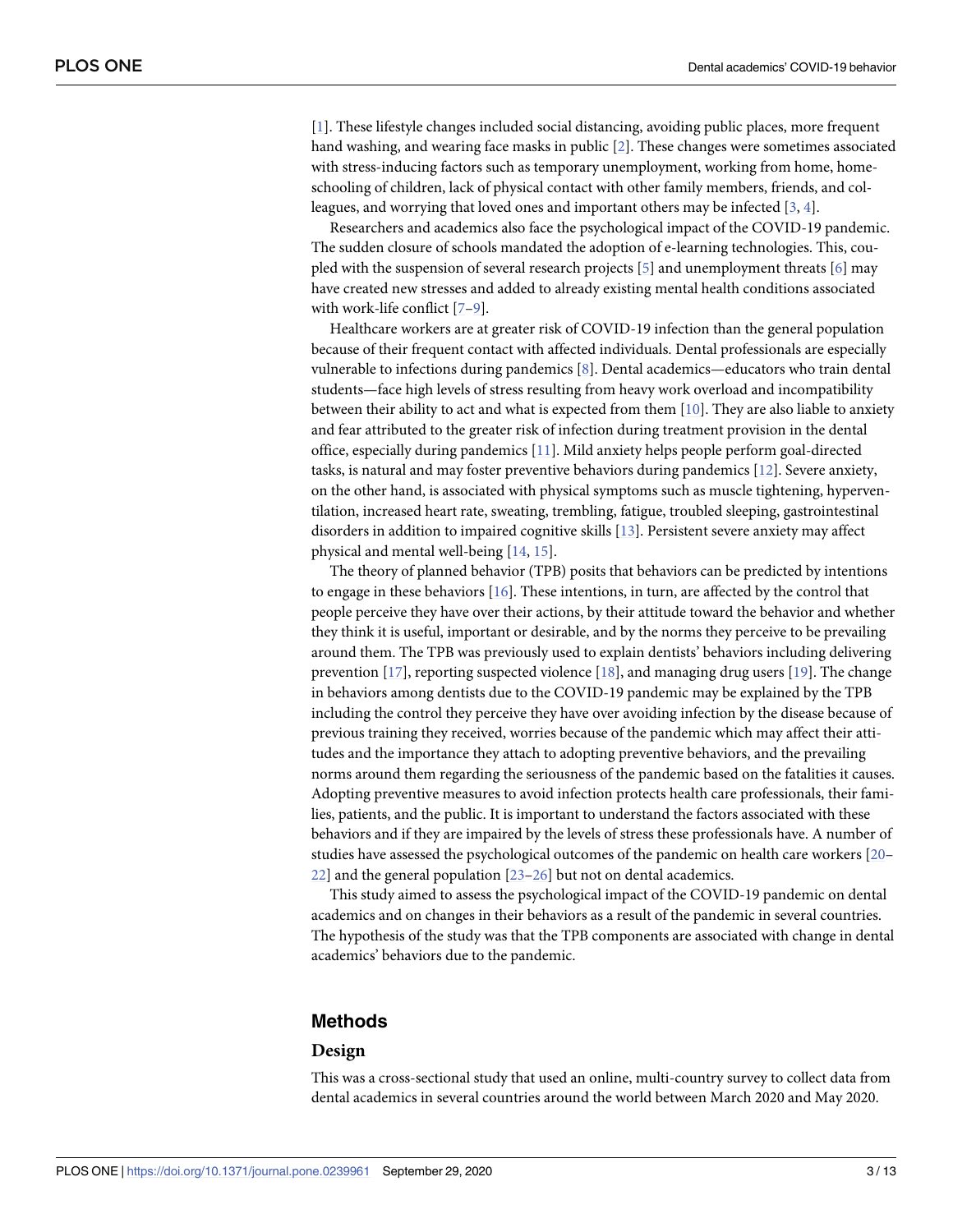<span id="page-3-0"></span>Ethical approvals for the study were obtained from Alexandria University, Egypt (IRB 00010556)-(IORG 0008839)/6-11-2016) and other institutions in participating countries.

#### **Participants and sampling**

The study participants were a convenience sample of dental academics identified and contacted through their emails that were publicly available on the academics' institutional affiliation websites, in addition to direct personal invitation from local dental academics (collaborators) in the country, who reached them through professional social media groups or email lists. Participants were recruited and invited to complete the online survey if they were dental academics training and/or educating dental students in universities or institutions at the time of the study, regardless of their degree (BDS or higher) or their title (professor or lower) including clinical instructors, and if they consented to participate. Undergraduate and postgraduate students were not invited to participate, nor were private dentists.

Countries from which participants were recruited are listed in S1 [Appendix](#page-9-0). Sample size was based on assuming a 95% confidence level, 5% margin of error, and prevalence of severe stress = 10% [[27](#page-11-0), [28](#page-11-0)]. The calculated number of participants also ensured adequate power for Principal Component Analysis (PCA) which requires at least 100 participants [[29](#page-11-0)].

#### **Study questionnaire**

An anonymous, close-ended questionnaire was developed for the study. The questionnaire consisted of four sections; section 1 included the 15-item Impact of Event Scale (IES) [[30](#page-11-0), [31](#page-11-0)] which assessed post-traumatic responses to certain events- in this case, COVID-19. Its internal consistency and validity were previously demonstrated [\[30\]](#page-11-0). In the present study, its Cronbach alpha was 0.83 indicating high internal consistency. Items were scored on a 4-point Likert scale;  $0 =$  not at all,  $1 =$  rarely,  $3 =$  sometimes, and  $5 =$  often. Adding the scores of all items gave the total score which was categorized into subclinical, mild stress, moderate stress, and severe stress using cutoff points of 0–8, 9–25, 26–43, and 44+ [\[31\]](#page-11-0). Section 2 included 16 items assessing participants' attitudes toward the impact of the COVID-19. Participants indicated how much these items caused them worry on a scale from 1 (not worried at all) to 10 (extremely worried). Section 3 assessed participants' agreement with two statements describing change in behavior because of the COVID-19 pandemic (frequent handwashing and avoiding crowded places) on a scale from 1 (strongly disagree) to 10 (strongly agree). Section 4 was a 9 item close-ended questionnaire about participants' personal and professional background including sex, age, country, living arrangements, highest academic degree obtained, whether the participants coordinate courses, have clinical responsibilities, hold administrative positions, and whether they received training on public health emergencies, the full survey can be found in the S2 [Appendix.](#page-9-0)

The questionnaire was uploaded to SurveyMonkey. Participants were asked to select only one response per question and they were allowed to make one submission. No IPs or emails were collected to ensure confidentiality. The questionnaire was preceded by a brief introduction explaining the purpose of the study, assuring participants of the confidentiality of their responses, and emphasizing that their participation was voluntary. After SurveyMonkey settings were modified, the survey was tested for face and content validity by five academics who were not involved in the study to ensure clarity and relevance of the questionnaire. The questionnaire was developed in English. In addition, two versions were prepared for use in Iran and Brazil where it was translated by collaborators/ dentists into Farsi and Portuguese followed by back translation to ensure accuracy.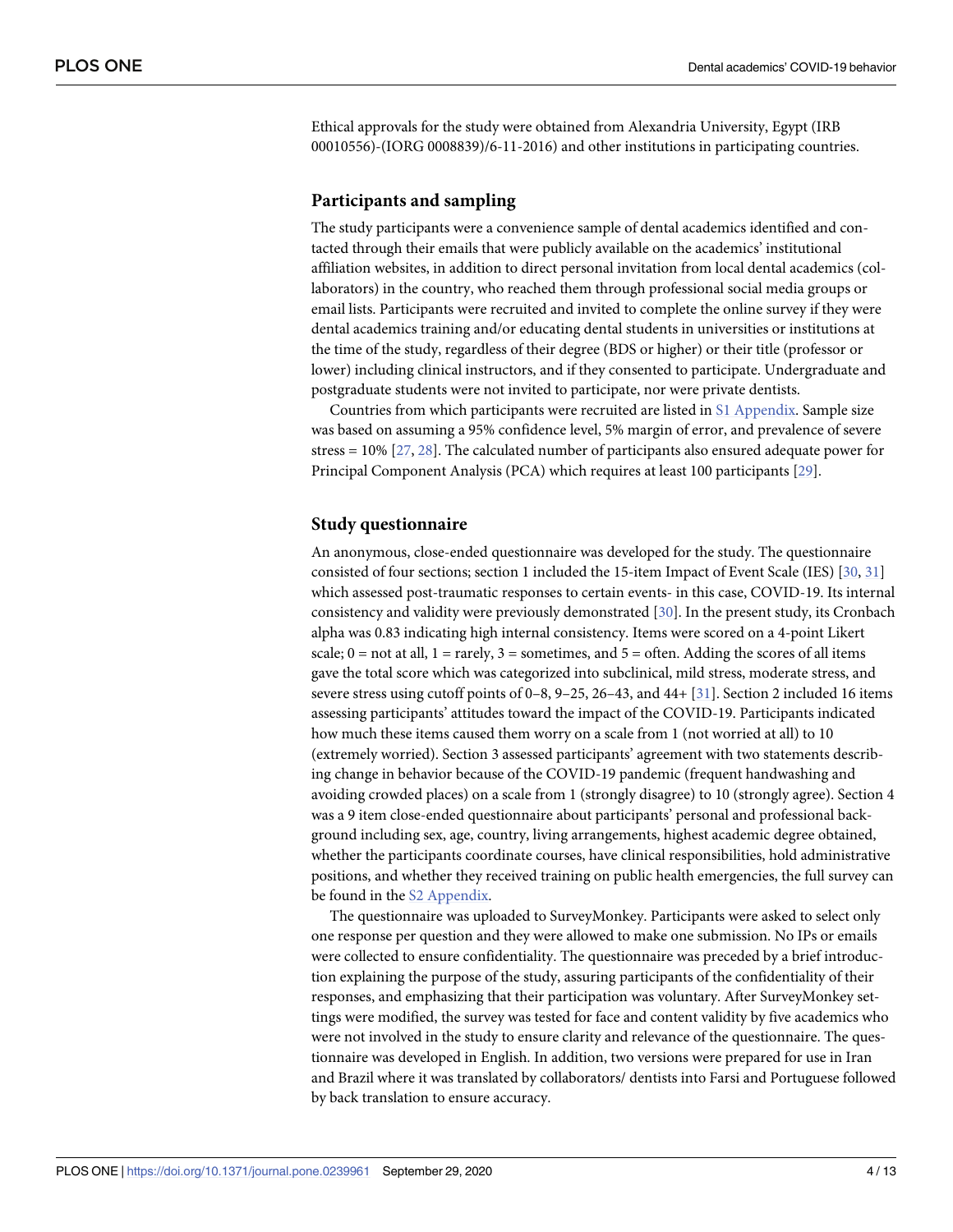# <span id="page-4-0"></span>**Data collection**

Survey links were sent to collaborators for distribution to participants who received the links on their emails or social media groups. Reminders were sent two weeks after the first invitation email to encourage participation.

#### **Analysis**

After the survey closure, the Excel sheets were downloaded, cleaned, and imported to SPSS version 23.0 for analysis (IBM Corp., Armonk, N.Y., USA). Frequencies, percentages, means, and standard deviations were calculated for descriptive statistics.

Prior to PCA, the suitability of data for this analysis was assessed. The Kaiser-Meyer-Olkin (KMO) measure of sampling adequacy was 0.91 which is above the recommended value of 0.6. The P-value of Bartlett's test of Sphericity [[32](#page-11-0)] was statistically significant (P*<* 0.0001), supporting the use of PCA. Major attitude components were, therefore, extracted from the 16 items in section 2 of the survey. Extraction was based on eigenvalues *>*1. Varimax rotation with Kaiser normalization was used and loading coefficients *<* 0.4 were suppressed to facilitate interpretation of factor loading. Regression coefficients of the factors extracted from the PCA were saved to the dataset and used as explanatory variables for further analysis.

Two types of outcomes were assessed. The first was the stress levels based on the categories of IES. These were included in a multilevel ordinal logistic regression where the explanatory variables were the major worries/ attitudes derived from the PCA, the ratio between the number of COVID-19 deaths to cases per million at country level (fatality rate) [[33](#page-11-0)] and whether the participant received training to manage public health emergencies. The model controlled for confounders (personal and professional background factors) which were introduced as fixed effects and country was included in the model as a random effect factor. The second set of outcomes was the scores indicating change in behaviors due to the COVID-19 pandemic (frequent handwashing and avoiding crowded places). These were included in two multilevel linear regression models with the same explanatory variables representing the TPB components (major attitude/ worries, fatality rate at country level, and receiving training) in addition to stress levels. These models also controlled for the confounders (personal and professional background variables) and included country as a random effect factor. Regression coefficients (and odds ratios for the ordinal logistic regression model) and 95% confidence intervals were calculated. Significance was set at 5%.

# **Results**

Responses were received from 1862 participants from 28 countries with an overall response rate = 11.3%. Almost half the participants (53.8%) were from Iran, USA, India, Germany and, Indonesia (Appendix 1). About 53.4% were females, 32.9% were *>*35–45 years old, 87.4% had clinical responsibilities and 52.9% had administrative positions. The mean (SD) fatality rate at country-level as of May  $25<sup>th</sup>$ , 2020 was 0.06 (0.04). Also, 9.9% had severe stress, 37.5% had moderate stress and 39.6% had mild stress [Table](#page-5-0) 1.

[Table](#page-6-0) 2 highlights the PCA and factor loadings for major worries and attitudes related to the COVID-19 pandemic. Three components explaining 67.3% of the variance were extracted by PCA from the 16 items with factor loadings ranging from 0.735 to 0.823. In the first component, seven items had loadings  $\geq 0.735$  and were related to fear of infection. In the second component, five items had loadings  $> 0.737$  and were related to worries from professional responsibilities. The last component included four items with factor loadings  $\geq 0.754$  and it was about worries from restricted mobility. The greatest fear of infection was that important others would get COVID-19 infection because of the participant (mean = 7.66). The greatest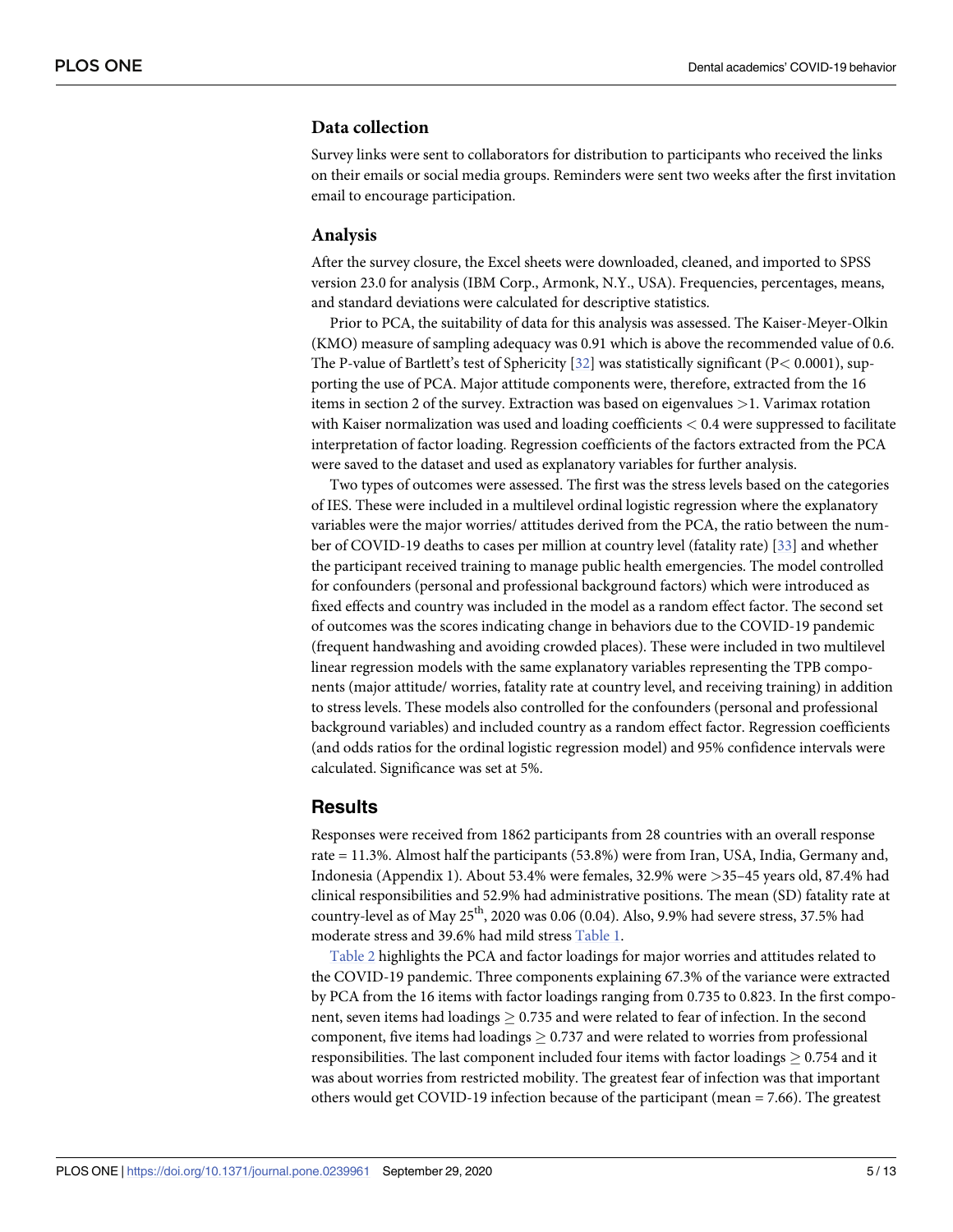| Factors                                         |                      | N(%)        |
|-------------------------------------------------|----------------------|-------------|
| Sex                                             | Male                 | 869 (46.6)  |
|                                                 | Female               | 996 (53.4)  |
| Age in years                                    | $25 - 35$            | 519 (27.8)  |
|                                                 | $>35-45$             | 614 (32.9)  |
|                                                 | $>45-55$             | 376 (20.2)  |
|                                                 | $>55-65$             | 256 (13.7)  |
|                                                 | >65                  | 100(5.4)    |
| Living arrangements                             | Alone                | 198 (10.6)  |
|                                                 | With parents         | 281 (15.1)  |
|                                                 | With partner/ spouse | 1236 (66.3) |
|                                                 | Shared accommodation | 68 (3.6)    |
|                                                 | Other                | 82 (4.4)    |
| Highest academic degree obtained                | <b>BDS</b>           | 337(18.1)   |
|                                                 | MSc                  | 619 (33.2)  |
|                                                 | PhD                  | 909 (48.7)  |
| Coordinates courses                             | N <sub>o</sub>       | 269 (14.4)  |
|                                                 | Yes                  | 1596 (85.6) |
| Has clinical responsibilities                   | N <sub>o</sub>       | 235(12.6)   |
|                                                 | Yes                  | 1630 (87.4) |
| Has administrative position                     | N <sub>0</sub>       | 878 (47.1)  |
|                                                 | Yes                  | 987 (52.9)  |
| Received training for public health emergencies | No                   | 964 (51.7)  |
|                                                 | Yes                  | 901 (48.3)  |
| Stress levels                                   | Subclinical          | 242 (13.0)  |
|                                                 | Mild                 | 739 (39.6)  |
|                                                 | Moderate             | 700 (37.5)  |
|                                                 | Severe               | 184 (9.9)   |

<span id="page-5-0"></span>**[Table](#page-4-0) 1. Personal and professional background of dental academics and their levels of COVID-19- related stress**  $(n = 1862)$ .

<https://doi.org/10.1371/journal.pone.0239961.t001>

worry about professional responsibilities was related to the required material during the pandemic (mean = 6.48). The greatest worry because of restricted mobility was caused by restricted mobility within the country (mean = 6.70).

[Table](#page-6-0) 3 highlights the factors associated with stress levels among dental academics. Fear of infection, worries about professional responsibilities and restricted mobility, country-level fatality rate, and previous training on public health emergencies were significantly associated with severe, moderate, and mild stress (P*<* 0.0001). Fear of infection had a significant, direct, and dose-dependent association with stress with higher scores of fear associated in a gradient with mild (OR = 1.186), moderate (OR = 1.465), and severe stress (OR = 1.483).

Similarly, there was a significant, direct, and dose-dependent association between worries due to professional responsibilities and higher levels of stress: worries were associated in a gradient with mild (OR = 1.209), moderate (OR = 1.317) and severe stress (OR = 1.369). The direct, dose-dependent association between worries due to restricted mobility and stresses also followed a gradient with mild ( $OR = 1.010$ ), moderate ( $OR = 1.302$ ), and severe stress  $(OR = 1.379)$ .

A stronger dose-dependent relationship was observed in the association between countrylevel fatality rate and severe ( $OR = 6.893$ ), moderate ( $OR = 1.539$ ), and mild stresses (OR = 0.947); higher fatality rate was associated with higher odds of severe and moderate stress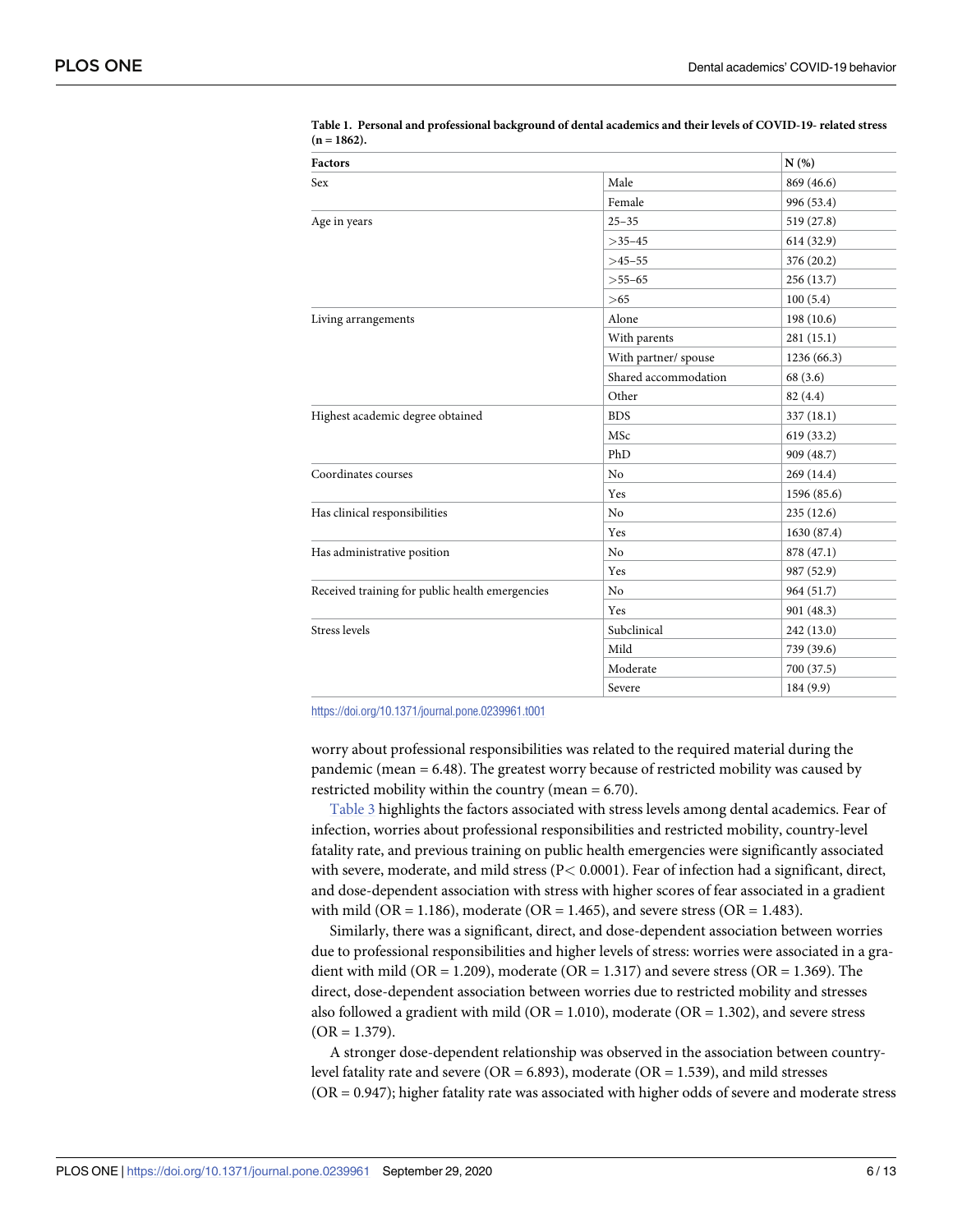|                                                                                | Mean (SD)  | <b>Factor loadings</b> |                               |                            |
|--------------------------------------------------------------------------------|------------|------------------------|-------------------------------|----------------------------|
|                                                                                |            | Fear of infection      | Professional responsibilities | <b>Restricted mobility</b> |
| Catching COVID-19 infection from a colleague                                   | 5.83(2.74) | 0.768                  |                               |                            |
| Catching COVID-19 infection from a patient                                     | 7.20(2.80) | 0.786                  |                               |                            |
| Catching COVID-19 infection from a student                                     | 5.61(2.96) | 0.777                  |                               |                            |
| Catching COVID-19 infection from a source not related to work                  | 6.41(2.61) | 0.735                  |                               |                            |
| Important others getting infected with COVID-19 because of me                  | 7.66(2.76) | 0.750                  |                               |                            |
| Important others getting infected with COVID-19 because of another source      | 7.64(2.48) | 0.747                  |                               |                            |
| Patients getting infected with COVID-19                                        | 7.15(2.63) | 0.755                  |                               |                            |
| Finishing open courses satisfactorily because of the COVID-19 outbreak         | 6.18(2.73) |                        | 0.774                         |                            |
| Teaching students required material because of the COVID-19 outbreak           | 6.48(2.68) |                        | 0.823                         |                            |
| Supporting students psychologically during the COVID-19 outbreak               | 6.44(2.67) |                        | 0.737                         |                            |
| Managing online learning during the COVID-19 outbreak                          | 6.45(2.75) |                        | 0.783                         |                            |
| Finishing required reports/ assignments during the COVID-19 outbreak           | 6.23(2.76) |                        | 0.749                         |                            |
| Restricted mobility in my country because of the COVID-19 outbreak             | 6.70(2.91) |                        |                               | 0.769                      |
| Restricted mobility from/ to my country because of the COVID-19 outbreak       | 6.13(3.24) |                        |                               | 0.817                      |
| Restricted mobility affecting sports and social activities because of COVID-19 | 6.33(2.85) |                        |                               | 0.790                      |
| Missing events important to my career because of the COVID-19 outbreak         | 5.96(2.94) |                        |                               | 0.754                      |

#### <span id="page-6-0"></span>[Table](#page-4-0) 2. Principal component analysis and factor loadings for major worries and attitudes related to COVID-19 pandemic.

KMO = 0.91, P value of Bartlett's test*<* 0.0001

<https://doi.org/10.1371/journal.pone.0239961.t002>

but lower odds of mild stress. The association between stress levels and receiving training was U shaped; training was associated with higher odds of severe  $(OR = 1.040)$  and mild stress  $(OR = 1.084)$  and lower odds of moderate stress  $(OR = 0.971)$ .

Multilevel ordinal logistic regression controlling for sex, age, living arrangements, highest academic degree obtained, course coordination, having clinical responsibilities, having administrative positions as fixed factors and country included as a random factor; 48.7% correctly classified. OR: odds ratio, CI: confidence interval, �: statistically significant at P*<* 0.05.

[Table](#page-7-0) 4 shows the factors associated with behavior change as a result of the COVID-19 pandemic in multilevel linear regression analysis. Participants agreed that they avoided crowded places (mean = 8.14) and washed their hands frequently (mean = 8.06). Compared to subclinical stress, severe stress was significantly and directly associated with more frequent handwashing  $(B = 0.93)$  and avoiding crowded places  $(B = 0.62)$ . Also, compared to subclinical stress, moderate and mild stresses were significantly associated with more frequent handwashing  $(B = 0.83$  and  $B = 0.67$ ) but had no significant association with avoiding crowded places. The dose-dependent associations between stress severity and change in each behavior followed a gradient with greater changes reported by participants with higher levels of stress.

|  | Table 3. Factors associated with stress levels among dental academics ( $n = 1862$ ). |  |  |  |  |
|--|---------------------------------------------------------------------------------------|--|--|--|--|
|--|---------------------------------------------------------------------------------------|--|--|--|--|

| <b>Stressors</b>                  | OR (95% CI): vs subclinical stress  |                                     |                                     |  |
|-----------------------------------|-------------------------------------|-------------------------------------|-------------------------------------|--|
|                                   | <b>Severe</b>                       | Moderate                            | Mild                                |  |
| Fear of infection                 | $1.483$ $(1.481, 1.484)^*$          | $1.465$ (1.464, 1.466) <sup>*</sup> | $1.186(1.184, 1.188)^*$             |  |
| Worries about professional issues | $1.369$ (1.368, 1.369) <sup>*</sup> | $1.317(1.316, 1.318)^*$             | $1.209(1.208, 1.210)^*$             |  |
| Worries about restricted mobility | $1.379$ $(1.378, 1.380)^*$          | $1.302(1.300, 1.305)^{*}$           | $1.010(1.008, 1.012)^{*}$           |  |
| COVID-19 fatality rate            | $6.893(6.891, 6.893)^*$             | $1.539(1.539, 1.540)^{*}$           | $0.947(0.935, 0.939)^{*}$           |  |
| Received training vs not          | $1.040(1.038, 1.042)^{*}$           | $0.973(0.971, 0.974)^*$             | $1.084$ (1.083, 1.086) <sup>*</sup> |  |

<https://doi.org/10.1371/journal.pone.0239961.t003>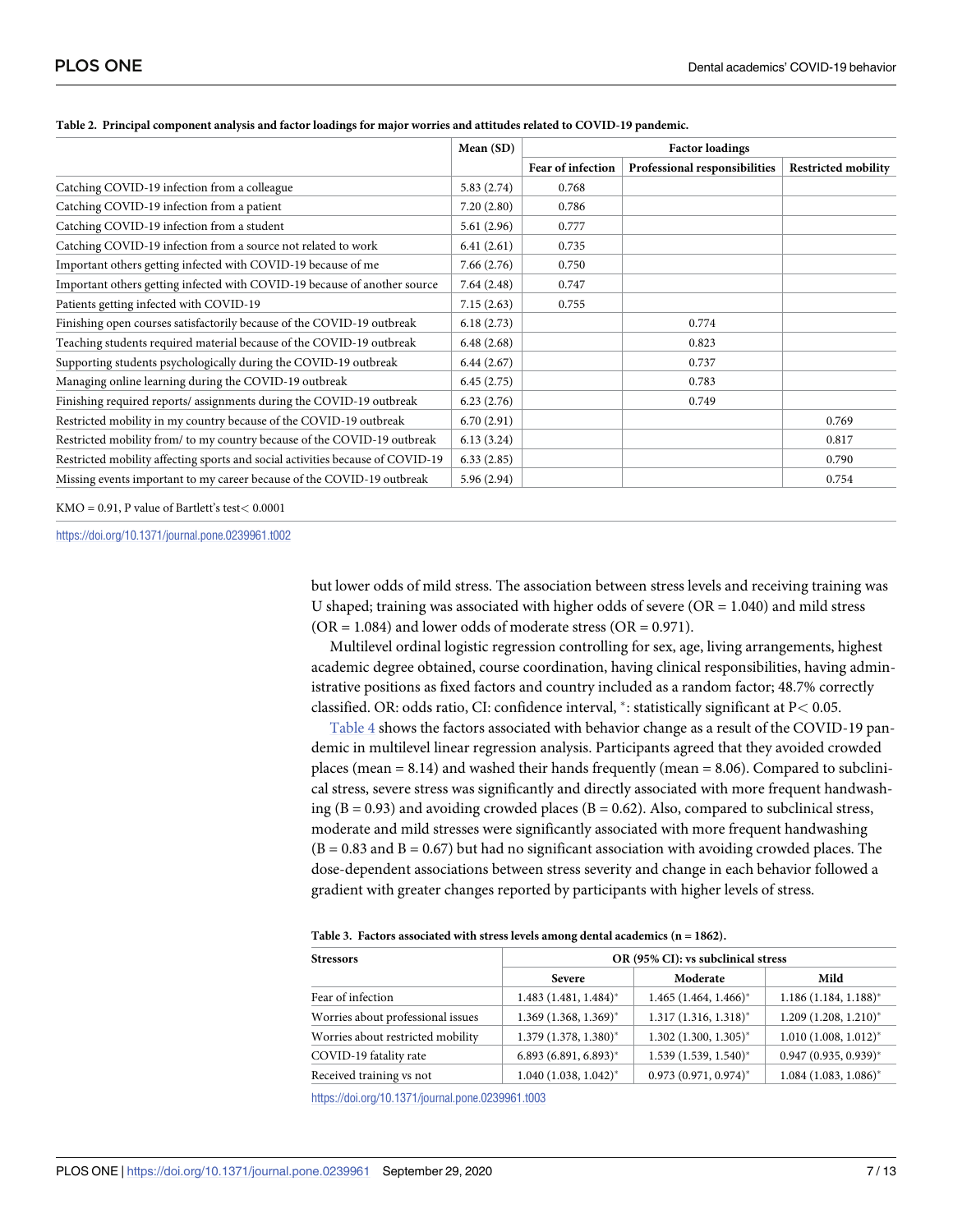| <b>Factors</b>                              | <b>B</b> (95% CI)              |                             |  |
|---------------------------------------------|--------------------------------|-----------------------------|--|
|                                             | <b>Frequent handwashing</b>    | Avoiding crowded places     |  |
| Change in behavior scale: Mean (SD)         | 8.06(2.40)                     | 8.14(2.41)                  |  |
| Severe vs subclinical stress                | $0.93(0.46, 1.40)^*$           | $0.62$ $(0.15, 1.10)^*$     |  |
| Moderate vs subclinical stress              | $0.83(0.48, 1.19)^*$           | $0.33(-0.03, 0.68)$         |  |
| Mild vs subclinical stress                  | $0.67(0.33, 1.01)^*$           | $0.26$ ( $-0.08$ , $0.60$ ) |  |
| Fear of infection                           | $0.56(0.45, 0.67)^*$           | $0.55(0.44, 0.66)^*$        |  |
| Worries about professional responsibilities | $0.33(0.23, 0.44)^*$           | $0.30(0.19, 0.40)^{*}$      |  |
| Worries about restricted mobility           | $0.34(0.24, 0.45)^*$           | $0.28(0.18, 0.39)^{*}$      |  |
| COVID-19 fatality rate                      | $-2.82$ ( $-5.32$ , $-0.32$ )* | $-6.61$ $(-9.13, -4.08)^*$  |  |
| Received training vs not                    | $-0.01$ $(-0.21, 0.20)$        | $-0.11$ $(-0.32, 0.10)$     |  |

<span id="page-7-0"></span>**[Table](#page-6-0) 4. Association between change in behaviors due to COVID-19 and stresses, worries, COVID-19 fatality rate, and training among dental academics (n = 1862).**

Multilevel linear regression controlling for sex, age, living arrangements, highest academic degree obtained, course coordination, clinical responsibilities, having administrative positions as fixed factors and country as random factor, B: regression coefficient, CI: confidence interval,

�: statistically significant at P*<* 0.05.

<https://doi.org/10.1371/journal.pone.0239961.t004>

Greater fear of infection, worries about professional responsibilities and worries because of restricted mobility were associated with more frequent handwashing (B = 0.56, 0.33 and 0.34) and more avoidance of crowded places ( $B = 0.55$ , 0.30 and 0.28).

Higher COVID-19 fatality rates were associated with less frequent handwashing  $(B = -2.82)$ and less avoidance of crowded places ( $B = -6.61$ ). The associations between receiving training and changes in the two behaviors were not statistically significant (P*<* 0.05).

# **Discussion**

The findings indicated that the COVID-19 pandemic was a stress inducer for dental academics, with approximately 10% having severe COVID-19-related traumatic stress. The main sources of stress were fear of contracting infection, restricted mobility due to the lockdown enforced in most countries to control the spread of the pandemic and worries because of professional responsibilities related to teaching and research. Measures taken by individuals to contain the infection included avoidance of crowded places and washing hands more frequently. Training on public health emergencies was significantly associated with stresses but not with change in behaviors due to the pandemic. A dose-dependent relationship existed between severity of stresses and worries related to fear of infection, teaching and research responsibilities and restricted mobility. A direct, dose-dependent relationship also existed between stress levels and change in behaviors due to the pandemic. Dose-dependent associations were suggested by Hill among the criteria supporting causality in observational studies when clinical trials cannot be conducted [[34](#page-11-0)]. However, dose-dependent associations are not proof of causality on their own and the most important criterion of causality; time sequence where exposure precedes outcome, can only be ascertained in a longitudinal study. The study hypothesis was, thus, partly supported: not all components of the TPB were significantly associated with change in behaviors due to COVID-19.

One of the strengths of the study was the diversity of countries represented by the study participants. This enabled the study to generate data representing different educational systems and backgrounds thereby increasing the generalizability of the findings. Also, the study used validated tools with high internal consistency and/ or factor loadings. In addition, the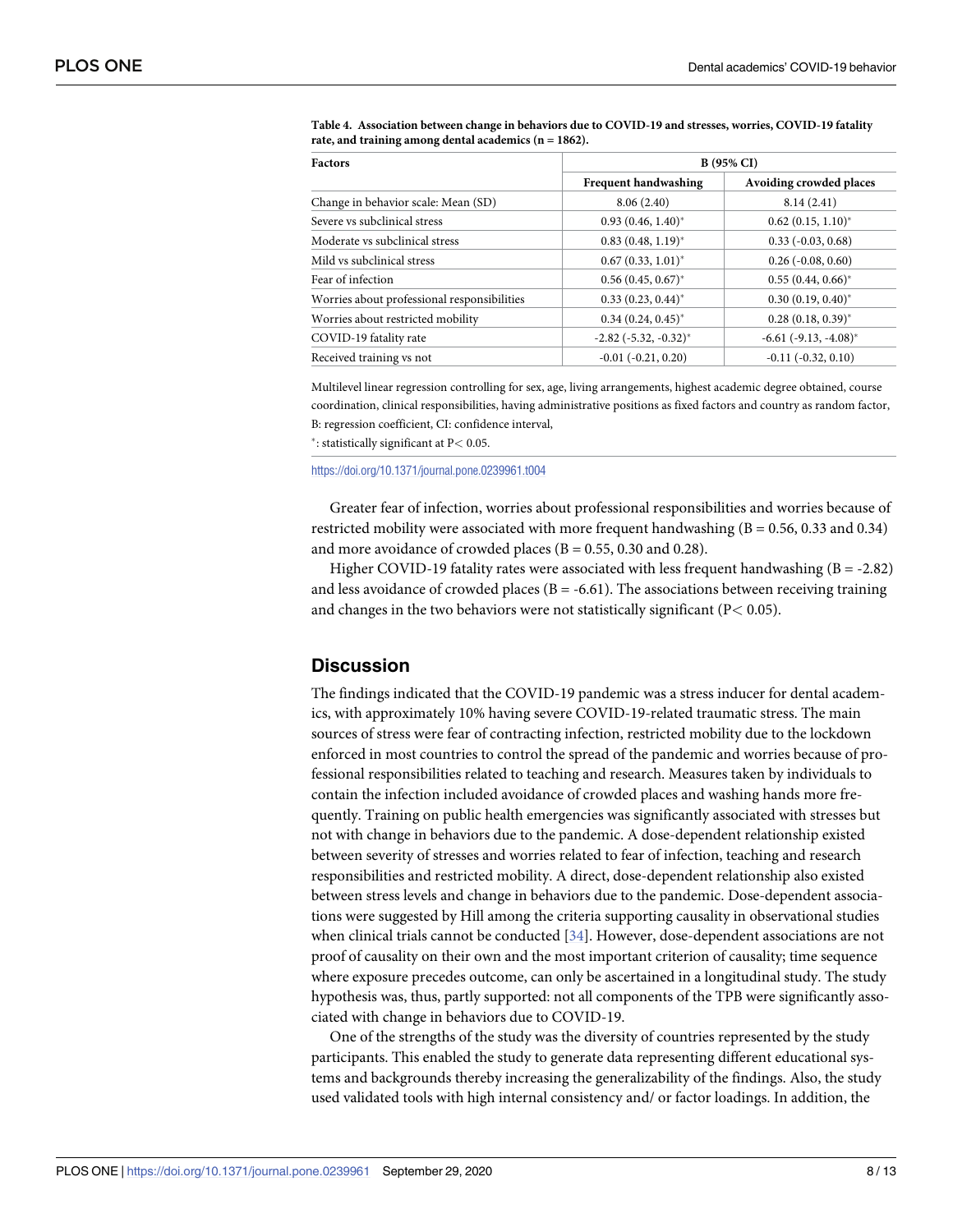<span id="page-8-0"></span>study captured the psychological impact of the pandemic at its early stages thus providing important and valuable information that can be used in designing support systems for dental academics.

The study, however, had some limitations. First, data were collected at different stages of the pandemic in various countries and this may have confounded the assessment of the level of stress. In addition, the study was cross-sectional and thus, cannot prove causality. Also, the response rate was low similar to previous research [[35](#page-11-0)] and this may be attributed to the psychological impact of the pandemic with resulting possible underestimation of the level of stress reported in the study since those with higher levels of stress may be more likely to ignore the survey. The academics were selected in the present study using convenience sampling. Thus, strict statistical representativeness cannot be claimed. However, in the absence of a sampling framework including dental academics in educational institutions all over the world, random sampling may not be possible. Thus, the wide geographic coverage and range of professional attributes represented in the study indicate representativeness of a large segment of the dental academic community worldwide. The study highlights the psychological impact of the pandemic on dental educators who are critical stakeholders in the education and healthcare sectors. As countries pass through the first wave of the pandemic, more attention will need to be paid to the psychological impact of the pandemic on people's lives because of its possible effect on productivity, wellbeing, health, and quality of life [[36](#page-12-0)].

We found a direct association between fears and worries and behavior changes in agreement with previous studies including British adults [\[37\]](#page-12-0), a nationally representative sample of Americans [[38](#page-12-0)] and lay persons from ten countries in Europe, America and Asia. [\[39\]](#page-12-0) These studies reported an association between perceived risk of infection, fatality risk or negative emotions such as fear and anxiety and greater adoption of COVID-19 preventive behaviors such as hand hygiene and social distancing. Our findings and those of other studies suggest that fear may trigger a protective reaction through the adoption of preventive measures to reduce risks.

Lower COVID-19 fatality rates were observed in countries where dental academics reported more frequent handwashing and more avoidance of crowded places. Dental academics' COVID-19-related behaviors reflect the behaviors of the general populations. Risk reduction communication undertaken as part of the public health response might have led to the adoption of COVID-19 preventive measures resulting in lower rates of COVID-19 spread and fatality. However, the cross-sectional design of the study does not show time sequence and the direction of the relationship between fatality rates and adoption of preventive measures cannot be elucidated. Future longitudinal studies are needed to establish cause and effect and allow the disentanglement of these complex associations.

The present study showed a 10% prevalence of severe COVID-19-induced stress among dental academics; a higher level than the 7% reported among the general public in Wuhan, China [\[27\]](#page-11-0) and 8.7% general anxiety reported among Italian dentists [\[28\]](#page-11-0) and similar to the 11.5% among Israeli dentists and dental hygienists [[40](#page-12-0)]. This indicates a need to provide support for dental academics' mental health. In addition, fear and anxiety among the educators may have a detrimental effect on dental students with long-lasting consequences on the profession. Few universities have instituted mental health support programs for their staff and students to cope with stresses even before the pandemic crisis [\[41\]](#page-12-0) and this should assume greater importance as the duration of the pandemic becomes longer and its impact becomes greater.

In the present study, COVID-19 was associated with severe stresses because of restricted mobility caused by isolation and quarantine [[42](#page-12-0)], as observed in past epidemics like the Ebola [\[43\]](#page-12-0) and MERS [\[44\]](#page-12-0). The fear of transmitting infections to important others and loved ones was another COVID-19-related stress inducing factor observed in the present study similar to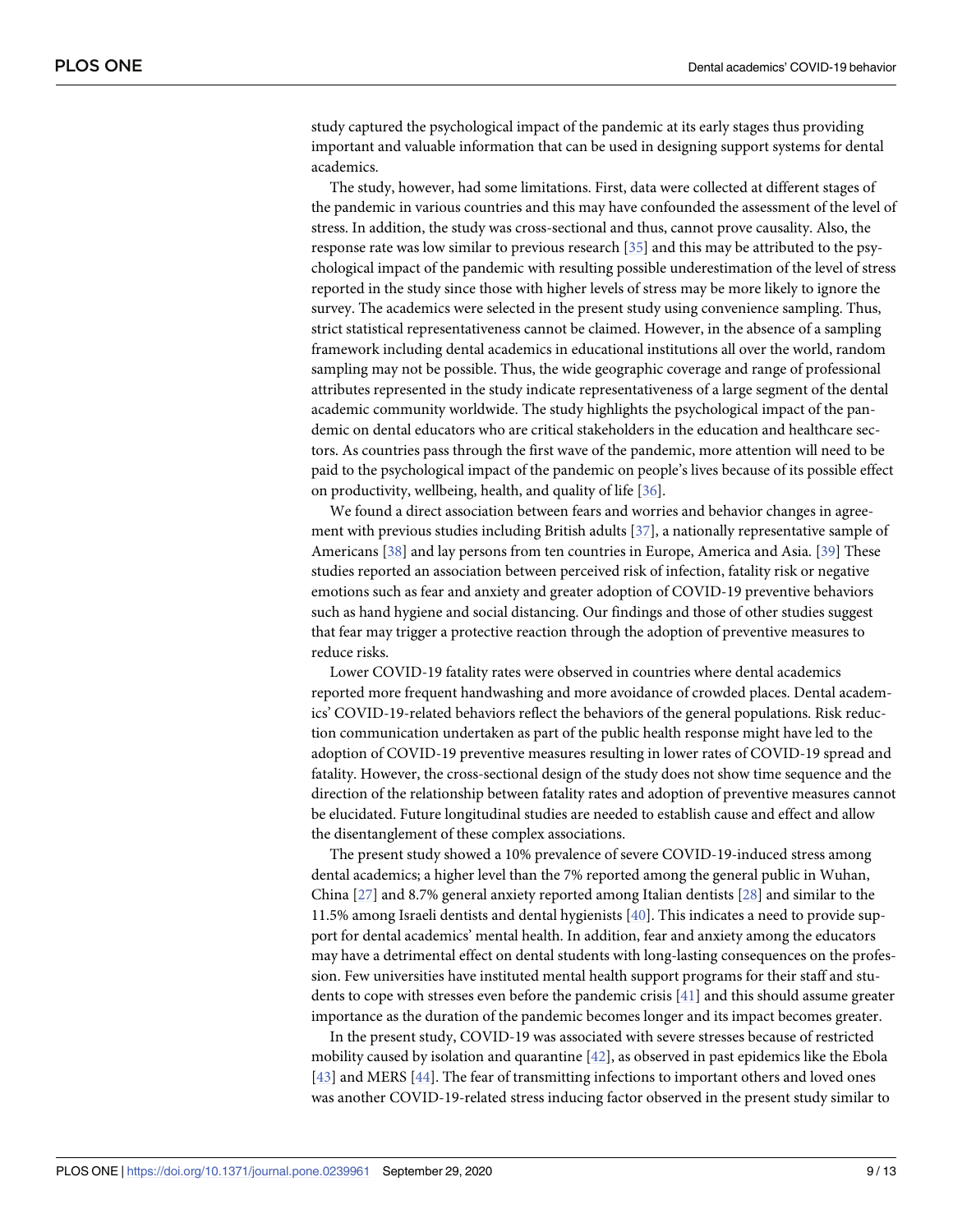<span id="page-9-0"></span>that reported by dentists from 30 countries in a previous study [\[4\]](#page-10-0), and it had a dose-dependent association similar to what was observed among Israeli dentists [\[40\]](#page-12-0).

At the present time when the pandemic spreads and death toll rises, it was hoped that training would prepare dental academics to adopt preventive measures. Our results, however, showed no significant effect of previous training on changing behaviors. Training on public health emergencies was associated with less stress up to a certain level beyond which the higher awareness of risks brought about by training was associated with more rather than less stress. Thus, whether in relation to change in behavior or reducing stresses, training was not associated with greater perceived control. This may be attributed to the generic nature training the academics received which did not address the specific needs related to COVID-19 prevention. This implies that appropriate responses to COVID-19 will require specific and tailored training different from the standard training for public health emergencies. Targeted training programs developed by international organizations such as the World Health Organization may help provide the required skills to deal with this pandemic.

# **Conclusion**

The present study showed a considerable psychological impact of the COVID-19 pandemic on dental academics that was directly associated with fear of infection and worries because of professional responsibilities and restricted mobility. Changes in behaviors due to the pandemic and greater adoption of preventive measures were associated with stresses and worries in a direct and dose-dependent relationship but were not associated with training. Greater adoption of preventive measures was inversely related to COVID-19 fatality rates at country level.

# **Supporting information**

**S1 [Appendix](http://www.plosone.org/article/fetchSingleRepresentation.action?uri=info:doi/10.1371/journal.pone.0239961.s001). Countries participating in the study and number of participants.** (PDF)

**S2 [Appendix](http://www.plosone.org/article/fetchSingleRepresentation.action?uri=info:doi/10.1371/journal.pone.0239961.s002). Survey for dental academics' stresses at the time of the COVID-19 outbreak (English, Portuguese, and Farsi versions).** (DOCX)

**S1 [Dataset.](http://www.plosone.org/article/fetchSingleRepresentation.action?uri=info:doi/10.1371/journal.pone.0239961.s003)** (XLSX)

#### **Acknowledgments**

We are grateful to all the academics who kindly responded to the survey and answered our questions in these difficult times.

# **Author Contributions**

**Conceptualization:** Nour Ammar, Maha El Tantawi.

**Data curation:** Maha El Tantawi.

**Formal analysis:** Maha El Tantawi.

**Investigation:** Nour Ammar, Nourhan M. Aly, Morenike O. Folayan, Yousef Khader, Jorma I. Virtanen, Ola B. Al-Batayneh, Simin Z. Mohebbi, Sameh Attia, Hans-Peter Howaldt, Sebastian Boettger, Diah A. Maharani, Anton Rahardjo, Imran Khan, Marwa Madi, Maher Rashwan, Verica Pavlic, Smiljka Cicmil, Youn-Hee Choi, Easter Joury, Jorge L. Castillo, Kanako Noritake, Anas Shamala, Gabriella Galluccio, Antonella Polimeni, Prathip Phantumvanit,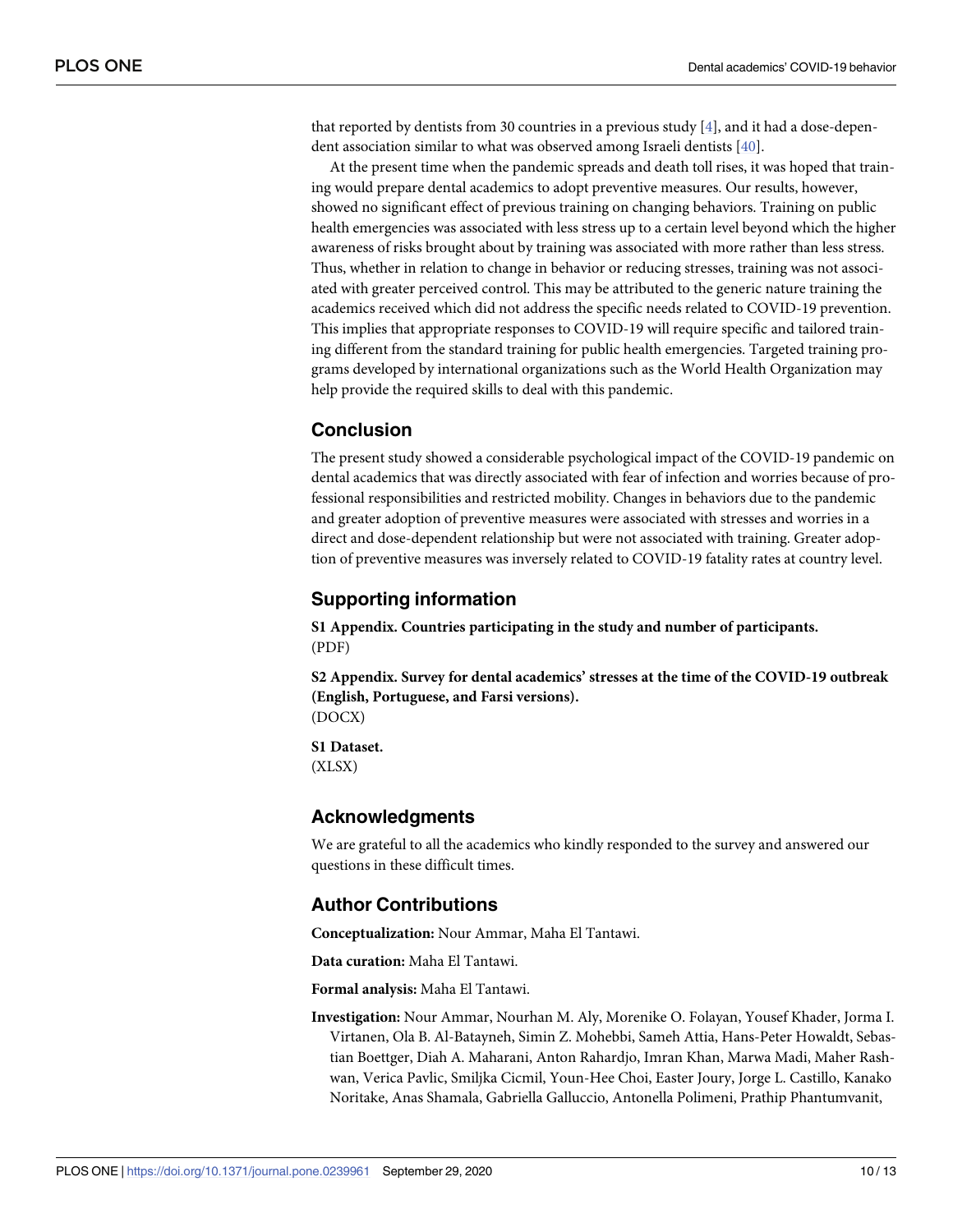<span id="page-10-0"></span>Davide Mancino, Jin-Bom Kim, Maha M. Abdelsalam, Arheiam Arheiam, Mai A. Dama, Myat Nyan, Iyad Hussein, Mohammad M. Alkeshan, Ana P. Vukovic, Alfredo Iandolo, Arthur M. Kemoli.

**Methodology:** Nour Ammar, Nourhan M. Aly, Maha El Tantawi.

**Project administration:** Nour Ammar, Maha El Tantawi.

**Supervision:** Maha El Tantawi.

- **Writing – original draft:** Nour Ammar, Nourhan M. Aly, Morenike O. Folayan, Maha El Tantawi.
- **Writing – review & editing:** Nour Ammar, Nourhan M. Aly, Morenike O. Folayan, Yousef Khader, Jorma I. Virtanen, Ola B. Al-Batayneh, Simin Z. Mohebbi, Sameh Attia, Hans-Peter Howaldt, Sebastian Boettger, Diah A. Maharani, Anton Rahardjo, Imran Khan, Marwa Madi, Maher Rashwan, Verica Pavlic, Smiljka Cicmil, Youn-Hee Choi, Easter Joury, Jorge L. Castillo, Kanako Noritake, Anas Shamala, Gabriella Galluccio, Antonella Polimeni, Prathip Phantumvanit, Davide Mancino, Jin-Bom Kim, Maha M. Abdelsalam, Arheiam Arheiam, Mai A. Dama, Myat Nyan, Iyad Hussein, Mohammad M. Alkeshan, Ana P. Vukovic, Alfredo Iandolo, Arthur M. Kemoli, Maha El Tantawi.

# **References**

- **[1](#page-1-0).** Gralinski LE, Menachery VD. Return of the coronavirus: 2019-nCoV. Viruses. 2020; 12. [https://doi.org/](https://doi.org/10.3390/v12020135) [10.3390/v12020135](https://doi.org/10.3390/v12020135) PMID: [31991541](http://www.ncbi.nlm.nih.gov/pubmed/31991541)
- **[2](#page-2-0).** World Health Organization. Coronavirus disease (COVID-19) advice for the public. 29 Apr 2020 [cited 20 Jun 2020]. <https://www.who.int/emergencies/diseases/novel-coronavirus-2019/advice-for-public>
- **[3](#page-2-0).** World Health Organization. Mental health and COVID-19. Apr 2020 [cited 20 Jun 2020]. [https://www.](https://www.who.int/teams/mental-health-and-substance-use/covid-19) [who.int/teams/mental-health-and-substance-use/covid-19](https://www.who.int/teams/mental-health-and-substance-use/covid-19)
- **[4](#page-2-0).** Ahmed MA, Jouhar R, Ahmed N, Adnan S, Aftab M, Zafar MS, et al. Fear and Practice Modifications among Dentists to Combat Novel Coronavirus Disease (COVID-19) Outbreak. Int J Environ Res Public Health. 2020; 17: 2821. <https://doi.org/10.3390/ijerph17082821> PMID: [32325888](http://www.ncbi.nlm.nih.gov/pubmed/32325888)
- **[5](#page-2-0).** UNESCO IESALC. COVID-19 and higher education: Today and tomorrow. Impact analysis, policy responses and recommendations. 9 Apr 2020 [cited 20 Jun 2020]. [http://www.iesalc.unesco.org/en/wp](http://www.iesalc.unesco.org/en/wp-content/uploads/2020/04/COVID-19-EN-090420-2.pdf)[content/uploads/2020/04/COVID-19-EN-090420-2.pdf](http://www.iesalc.unesco.org/en/wp-content/uploads/2020/04/COVID-19-EN-090420-2.pdf)
- **[6](#page-2-0).** McKibbin WJ, Fernando R. The Global Macroeconomic Impacts of COVID-19: Seven Scenarios. SSRN Electron J. 2020 [cited 20 Jun 2020]. <https://doi.org/10.2139/ssrn.3547729>
- **[7](#page-2-0).** Kinman G, Wray S. Higher stress A Survey of Stress and Well-being Among Staff in Higher Education. 2013 [cited 20 Jun 2020]. [https://www.ucu.org.uk/media/5911/Higher-stress-a-survey-of-stress-and](https://www.ucu.org.uk/media/5911/Higher-stress-a-survey-of-stress-and-well-being-among-staff-in-higher-education-Jul-13/pdf/HE_stress_report_July_2013.pdf)[well-being-among-staff-in-higher-education-Jul-13/pdf/HE\\_stress\\_report\\_July\\_2013.pdf](https://www.ucu.org.uk/media/5911/Higher-stress-a-survey-of-stress-and-well-being-among-staff-in-higher-education-Jul-13/pdf/HE_stress_report_July_2013.pdf)
- **[8](#page-2-0).** Meng L, Hua F, Bian Z. Coronavirus Disease 2019 (COVID-19): Emerging and Future Challenges for Dental and Oral Medicine. J Dent Res. 2020; 99: 481–487. <https://doi.org/10.1177/0022034520914246> PMID: [32162995](http://www.ncbi.nlm.nih.gov/pubmed/32162995)
- **[9](#page-2-0).** Mijiritsky E, Hamama-Raz Y, Liu F, Datarkar AN, Mangani L, Caplan J, et al. Subjective Overload and Psychological Distress among Dentists during COVID-19. Int J Environ Res Public Health. 2020; 17: 5074. <https://doi.org/10.3390/ijerph17145074> PMID: [32674416](http://www.ncbi.nlm.nih.gov/pubmed/32674416)
- **[10](#page-2-0).** Rutter H, Herzberg J, Paice E. Stress in doctors and dentists who teach. Med Educ. 2002; 36: 543–549. <https://doi.org/10.1046/j.1365-2923.2002.01229.x> PMID: [12047669](http://www.ncbi.nlm.nih.gov/pubmed/12047669)
- **[11](#page-2-0).** Pereira LJ, Pereira CV, Murata RM, Pardi V, Pereira-Dourado SM. Biological and social aspects of Coronavirus Disease 2019 (COVID-19) related to oral health. Braz Oral Res. 2020; 34. [https://doi.org/](https://doi.org/10.1590/1807-3107bor-2020.vol34.0041) [10.1590/1807-3107bor-2020.vol34.0041](https://doi.org/10.1590/1807-3107bor-2020.vol34.0041) PMID: [32401931](http://www.ncbi.nlm.nih.gov/pubmed/32401931)
- **[12](#page-2-0).** Vinkers CH, van Amelsvoort T, Bisson JI, Branchi I, Cryan JF, Domschke K, et al. Stress resilience during the coronavirus pandemic. Eur Neuropsychopharmacol. 2020; 35: 12–16. [https://doi.org/10.1016/j.](https://doi.org/10.1016/j.euroneuro.2020.05.003) [euroneuro.2020.05.003](https://doi.org/10.1016/j.euroneuro.2020.05.003) PMID: [32446705](http://www.ncbi.nlm.nih.gov/pubmed/32446705)
- **[13](#page-2-0).** Videbeck SL. Psychiatric-Mental Health Nursing. 5th ed. Kluwer Wolters | Lippincott Williams & Wilkins; 2011. <https://shop.lww.com/Psychiatric-Mental-Health-Nursing/p/9781975116378>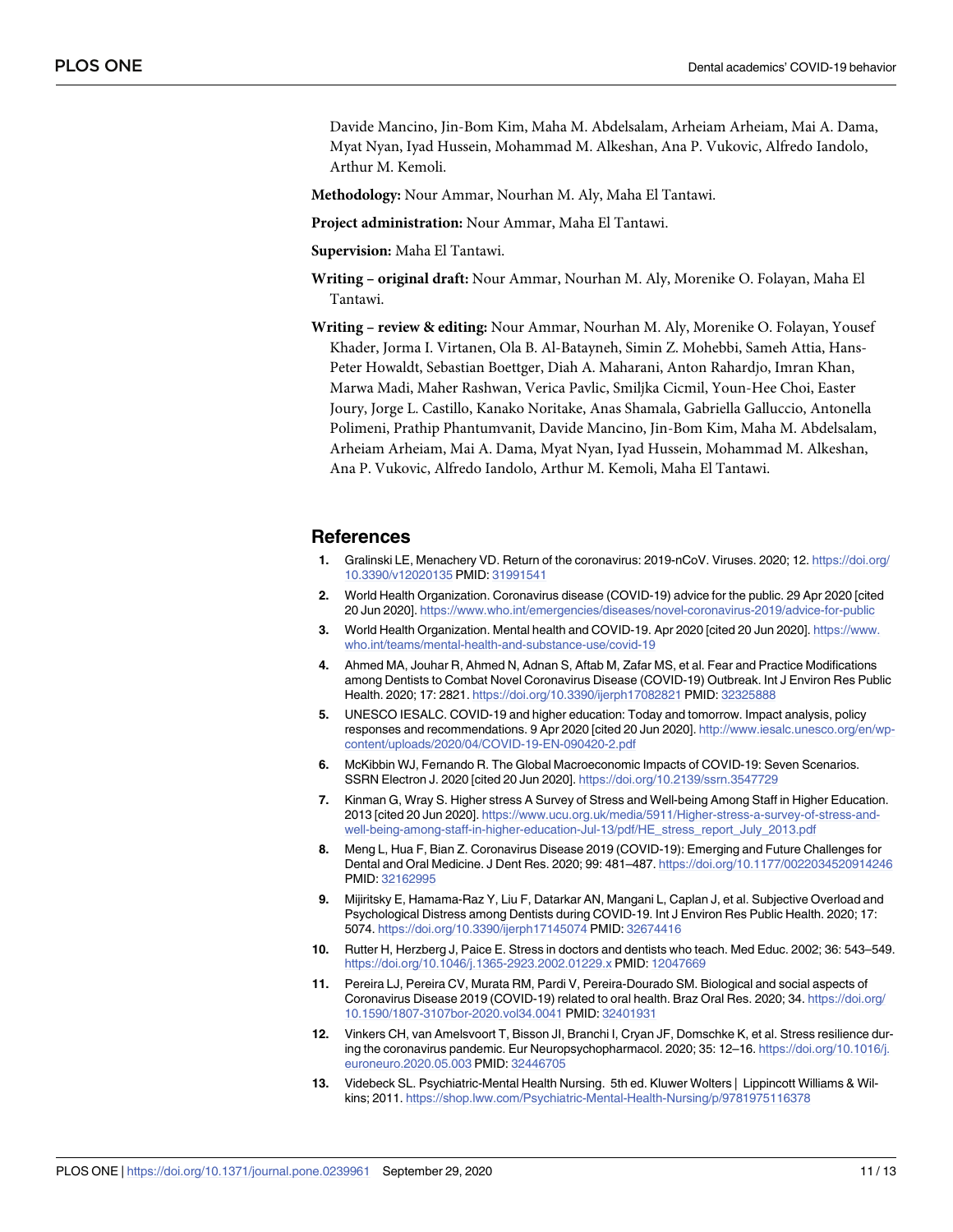- <span id="page-11-0"></span>**[14](#page-2-0).** Balon R. Mood, anxiety, and physical illness: Body and mind, or mind and body? Depress Anxiety. 2006; 23: 377–387. <https://doi.org/10.1002/da.20217> PMID: [16823859](http://www.ncbi.nlm.nih.gov/pubmed/16823859)
- **[15](#page-2-0).** Vindegaard N, Eriksen Benros M. COVID-19 pandemic and mental health consequences: Systematic review of the current evidence. Brain Behav Immun. 2020. <https://doi.org/10.1016/j.bbi.2020.05.048> PMID: [32485289](http://www.ncbi.nlm.nih.gov/pubmed/32485289)
- **[16](#page-2-0).** Ajzen I. The theory of planned behavior. Organ Behav Hum Decis Process. 1991; 50: 179–211. [https://](https://doi.org/10.1016/0749-5978(91)90020-T) [doi.org/10.1016/0749-5978\(91\)90020-T](https://doi.org/10.1016/0749-5978(91)90020-T)
- **[17](#page-2-0).** Yusuf H, Kolliakou A, Ntouva A, Murphy M, Newton T, Tsakos G, et al. Predictors of dentists' behaviours in delivering prevention in primary dental care in England: using the theory of planned behaviour. BMC Health Serv Res. 2015; 16: 1–7. <https://doi.org/10.1186/s12913-016-1293-x> PMID: [26857701](http://www.ncbi.nlm.nih.gov/pubmed/26857701)
- **[18](#page-2-0).** El Tantawi M, Gaffar B, Arheiam A, Abdelaziz W, Al-Batayneh OB, Alhoti MF, et al. Dentists' intention to report suspected violence: A cross-sectional study in eight Arab countries. BMJ Open. 2018; 8. [https://](https://doi.org/10.1136/bmjopen-2017-019786) [doi.org/10.1136/bmjopen-2017-019786](https://doi.org/10.1136/bmjopen-2017-019786) PMID: [29602845](http://www.ncbi.nlm.nih.gov/pubmed/29602845)
- **[19](#page-2-0).** El Tantawi M, AlJameel ABH, Fita S, AlSahan B, Alsuwaiyan F, El Meligy O. Dentists' intentions to manage drug users: Role of theory of planned behaviour and continuing education. Eur J Dent Educ. 2019; 23: 364–372. <https://doi.org/10.1111/eje.12438> PMID: [31025512](http://www.ncbi.nlm.nih.gov/pubmed/31025512)
- **[20](#page-2-0).** Nie A, Su X, Zhang S, Guan W, Li J. Psychological impact of COVID-19 outbreak on frontline nurses: A cross-sectional survey study. J Clin Nurs. 2020;n/a. <https://doi.org/10.1111/jocn.15454> PMID: [32786150](http://www.ncbi.nlm.nih.gov/pubmed/32786150)
- **21.** Sun D, Yang D, Li Y, Zhou J, Wang W, Wang Q, et al. Psychological impact of 2019 novel coronavirus (2019-nCoV) outbreak in health workers in China. Epidemiol Infect. 2020; 148. [https://doi.org/10.1017/](https://doi.org/10.1017/S0950268820001090) [S0950268820001090](https://doi.org/10.1017/S0950268820001090) PMID: [32430086](http://www.ncbi.nlm.nih.gov/pubmed/32430086)
- **[22](#page-2-0).** Lai J, Ma S, Wang Y, Cai Z, Hu J, Wei N, et al. Factors Associated With Mental Health Outcomes Among Health Care Workers Exposed to Coronavirus Disease 2019. JAMA Netw open. 2020; 3: e203976. <https://doi.org/10.1001/jamanetworkopen.2020.3976> PMID: [32202646](http://www.ncbi.nlm.nih.gov/pubmed/32202646)
- **[23](#page-2-0).** El-Zoghby SM, Soltan EM, Salama HM. Impact of the COVID-19 Pandemic on Mental Health and Social Support among Adult Egyptians. J Community Health. 2020; 45: 689–695. [https://doi.org/10.](https://doi.org/10.1007/s10900-020-00853-5) [1007/s10900-020-00853-5](https://doi.org/10.1007/s10900-020-00853-5) PMID: [32468155](http://www.ncbi.nlm.nih.gov/pubmed/32468155)
- **24.** Wang C, Pan R, Wan X, Tan Y, Xu L, McIntyre RS, et al. A longitudinal study on the mental health of general population during the COVID-19 epidemic in China. Brain Behav Immun. 2020; 87: 40–48. <https://doi.org/10.1016/j.bbi.2020.04.028> PMID: [32298802](http://www.ncbi.nlm.nih.gov/pubmed/32298802)
- 25. Odriozola-González P, Planchuelo-Gómez Á, Irurtia MJ, de Luis-García R. Psychological effects of the COVID-19 outbreak and lockdown among students and workers of a Spanish university. Psychiatry Res. 2020; 290. <https://doi.org/10.1016/j.psychres.2020.113108> PMID: [32450409](http://www.ncbi.nlm.nih.gov/pubmed/32450409)
- **[26](#page-2-0).** Rodrı´guez-Rey R, Garrido-Hernansaiz H, Collado S. Psychological Impact of COVID-19 in Spain: Early Data Report. Psychol Trauma Theory, Res Pract Policy. 2020; 12. <https://doi.org/10.1037/tra0000943> PMID: [32538657](http://www.ncbi.nlm.nih.gov/pubmed/32538657)
- **[27](#page-3-0).** Liu N, Zhang F, Wei C, Jia Y, Shang Z, Sun L, et al. Prevalence and predictors of PTSS during COVID-19 outbreak in China hardest-hit areas: Gender differences matter. Psychiatry Res. 2020; 287: 112921. <https://doi.org/10.1016/j.psychres.2020.112921> PMID: [32240896](http://www.ncbi.nlm.nih.gov/pubmed/32240896)
- **[28](#page-3-0).** Consolo U, Bellini P, Bencivenni D, Iani C, Checchi V. Epidemiological Aspects and Psychological Reactions to COVID-19 of Dental Practitioners in the Northern Italy Districts of Modena and Reggio Emilia. Int J Environ Res Public Health. 2020; 17: 3459. <https://doi.org/10.3390/ijerph17103459> PMID: [32429193](http://www.ncbi.nlm.nih.gov/pubmed/32429193)
- **[29](#page-3-0).** Abdi H, Williams LJ. Principal component analysis. Wiley Interdiscip Rev Comput Stat. 2010; 2: 433– 459.
- **[30](#page-3-0).** Horowitz M, Wilner N, Alvarez W. Impact of event scale: A measure of subjective stress. Psychosom Med. 1979; 41: 209–218. <https://doi.org/10.1097/00006842-197905000-00004> PMID: [472086](http://www.ncbi.nlm.nih.gov/pubmed/472086)
- **[31](#page-3-0).** Kolokotroni F. Impact of Event Scale BT—Encyclopedia of Quality of Life and Well-Being Research. In: Michalos AC, editor. Dordrecht: Springer Netherlands; 2014. pp. 3102–3105.
- **[32](#page-4-0).** Bartlett MS. A note of the multiplying factors for various chi square approximations. J R Stat Soc. 1954; Series B: 296–298.
- **[33](#page-4-0).** Worldometer. Coronavirus Cases. In: Worldometer [Internet]. 2020 [cited 20 Jun 2020] pp. 1–22. <https://www.worldometers.info/coronavirus/>
- **[34](#page-7-0).** HILL AB. The Environment and Disease: Association or Causation? Proc R Soc Med. 1965; 58: 295– 300. <https://doi.org/10.1177/0141076814562718> PMID: [14283879](http://www.ncbi.nlm.nih.gov/pubmed/14283879)
- **[35](#page-8-0).** Funkhouser E, Vellala K, Baltuck C, Cacciato R, Durand E, McEdward D, et al. Survey Methods to Optimize Response Rate in the National Dental Practice–Based Research Network. Eval Heal Prof. 2017; 40: 332–358. <https://doi.org/10.1177/0163278715625738> PMID: [26755526](http://www.ncbi.nlm.nih.gov/pubmed/26755526)